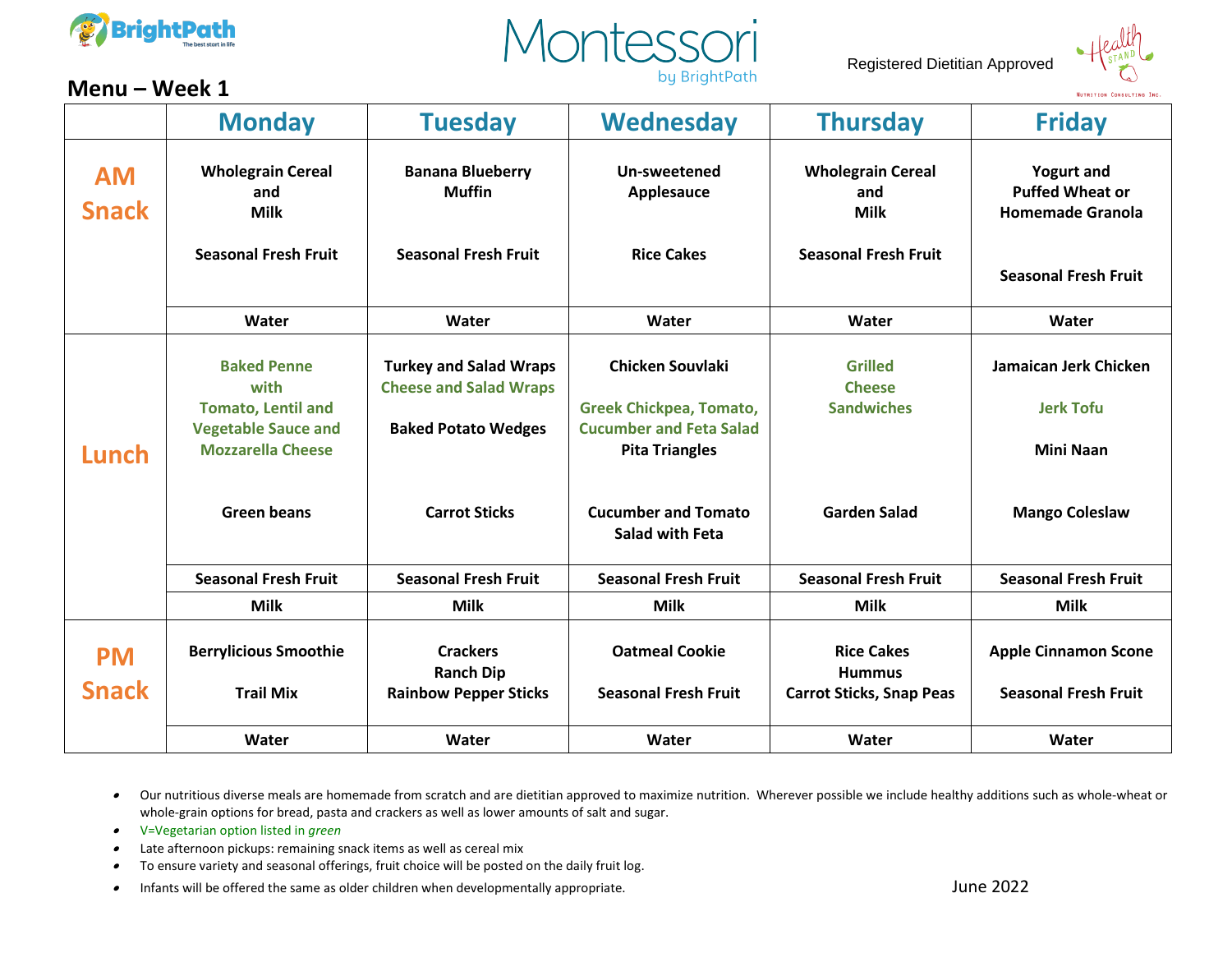





## **Menu – Week 2**

|                           | <b>Monday</b>                                                          | <b>Tuesday</b>                                              | Wednesday                                                    | <b>Thursday</b>                                                | <b>Friday</b>                                                                |
|---------------------------|------------------------------------------------------------------------|-------------------------------------------------------------|--------------------------------------------------------------|----------------------------------------------------------------|------------------------------------------------------------------------------|
| <b>AM</b><br><b>Snack</b> | Un-sweetened<br>Applesauce                                             | <b>Wholegrain Cereal</b><br>and<br><b>Milk</b>              | <b>Lemon Raspberry</b><br><b>Muffins</b>                     | <b>Wholegrain Cereal</b><br>and<br><b>Milk</b>                 | Yogurt                                                                       |
|                           | <b>Rice Cakes</b>                                                      | <b>Seasonal Fresh Fruit</b>                                 | <b>Seasonal Fresh Fruit</b>                                  | <b>Seasonal Fresh Fruit</b>                                    | <b>Mixed Berries</b>                                                         |
|                           | Water                                                                  | Water                                                       | Water                                                        | Water                                                          | Water                                                                        |
| Lunch                     | <b>Garden Veggie</b><br><b>Cheese Tortellini</b><br><b>Pasta Salad</b> | Korean Beef, Veggie<br>and Rice Bowls                       | <b>Baked Mexican Fish</b><br><b>Baked Tortilla Triangles</b> | <b>Italian</b><br><b>Chicken Breast</b><br><b>Caesar Salad</b> | <b>Chefs Choice Menu</b><br>Details will be posted on                        |
|                           |                                                                        | <b>Korean Ground Round,</b><br><b>Veggie and Rice Bowls</b> | <b>Black Bean and Corn</b><br><b>Salad</b>                   | <b>Italian Herb Tofu</b><br><b>Caesar Salad</b>                | the menu changes form<br>and the meal will include<br>a serving from each of |
|                           | <b>Carrot Sticks</b>                                                   | <b>Cucumber Slices</b>                                      | <b>Corn Salad</b>                                            | <b>Garlic Toast</b><br><b>Cherry Tomatoes</b>                  | the food groups.                                                             |
|                           | <b>Seasonal Fresh Fruit</b>                                            | <b>Seasonal Fresh Fruit</b>                                 | <b>Seasonal Fresh Fruit</b>                                  | <b>Seasonal Fresh Fruit</b>                                    | <b>Seasonal Fresh Fruit</b>                                                  |
|                           | <b>Milk</b>                                                            | <b>Milk</b>                                                 | <b>Milk</b>                                                  | <b>Milk</b>                                                    | <b>Milk</b>                                                                  |
| <b>PM</b>                 | <b>Bagels with Cinnamon</b><br><b>Cream Cheese</b>                     | Pizza Triangles,<br><b>Cucumber Slices</b>                  | Crackers,<br><b>Cheese Cubes,</b>                            | <b>Pumpkin Loaf</b>                                            | <b>Black Bean Brownies</b>                                                   |
| <b>Snack</b>              | <b>Apple Slices</b>                                                    |                                                             | <b>Pineapple Tidbits</b>                                     | <b>Seasonal Fresh Fruit</b>                                    | <b>Seasonal Fresh Fruit</b>                                                  |
|                           | Water                                                                  | Water                                                       | Water                                                        | Water                                                          | Water                                                                        |

- •V=Vegetarian option listed in *green*
- •Late afternoon pickups: remaining snack items as well as cereal mix
- •To ensure variety and seasonal offerings, fruit choice will be posted on the daily fruit log.
- •Infants will be offered the same as older children when developmentally appropriate. June 2022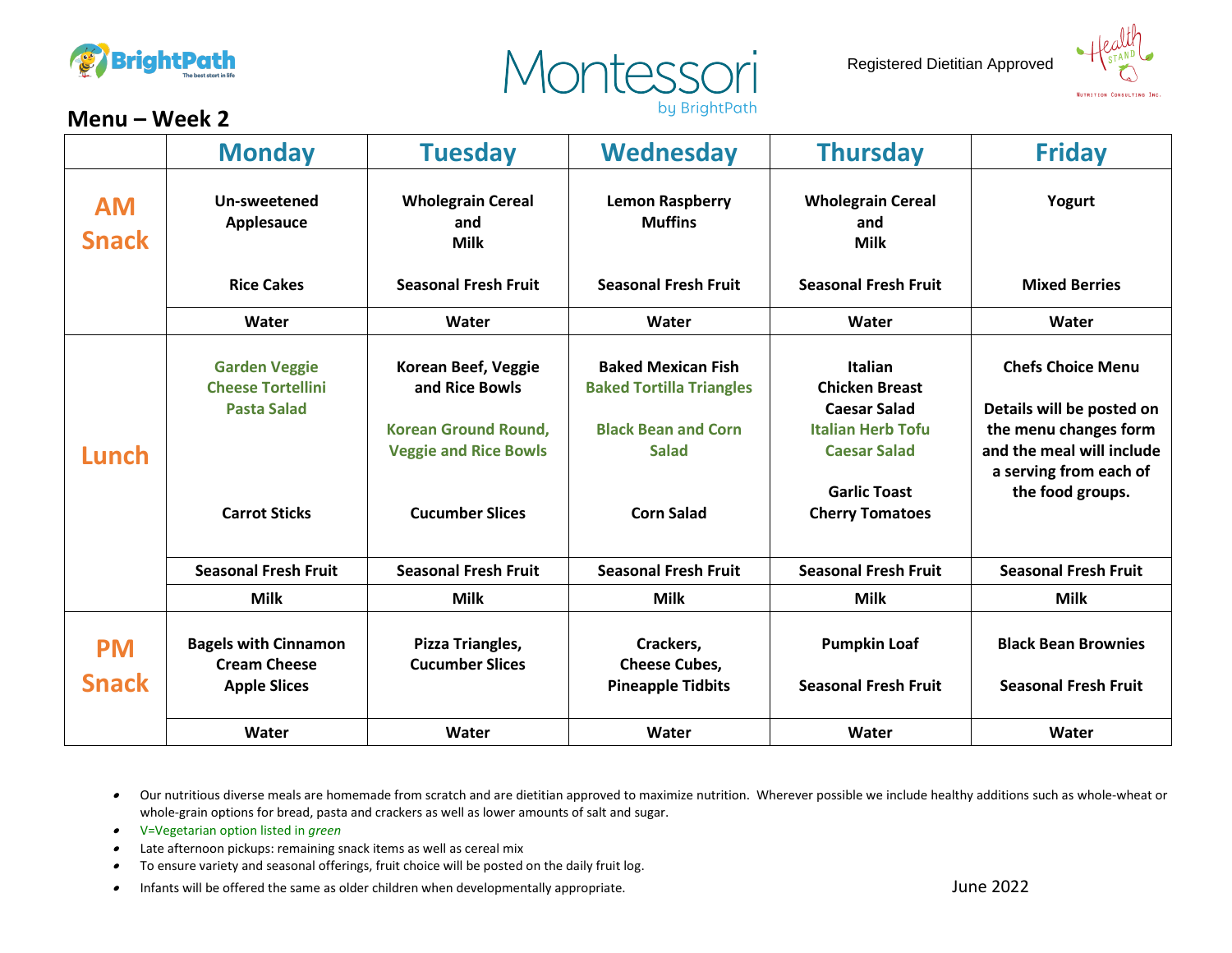





## **Menu – Week 3**

|                           | <b>Monday</b>                                        | <b>Tuesday</b>                                | Wednesday                                      | <b>Thursday</b>                                              | <b>Friday</b>                                                          |
|---------------------------|------------------------------------------------------|-----------------------------------------------|------------------------------------------------|--------------------------------------------------------------|------------------------------------------------------------------------|
| <b>AM</b><br><b>Snack</b> | <b>Wholegrain Cereal</b><br>and<br><b>Milk</b>       | <b>Apple Cinnamon</b><br><b>Muffin</b>        | <b>Wholegrain Cereal</b><br>and<br><b>Milk</b> | Un-sweetened<br>Applesauce                                   | <b>Yogurt and</b><br><b>Puffed Wheat or</b><br><b>Homemade Granola</b> |
|                           | <b>Seasonal Fresh Fruit</b>                          | <b>Seasonal Fresh Fruit</b>                   | <b>Seasonal Fresh Fruit</b>                    | <b>Rice Cakes</b>                                            | <b>Seasonal Fresh Fruit</b>                                            |
|                           | Water                                                | Water                                         | Water                                          | Water                                                        | Water                                                                  |
|                           | Spaghetti with<br><b>Homemade</b>                    | <b>Cheese and</b><br><b>Broccoli Frittata</b> | <b>Honey Garlic Chicken</b>                    | <b>Mini Cheese Pizza on</b><br><b>Whole-wheat English</b>    | <b>Tandoori Chicken Bites</b>                                          |
|                           | <b>Tomato, Lentil and</b><br><b>Vegetable Sauce</b>  | <b>Whole-wheat Dinner</b>                     | <b>Asian Noodle Salad with</b>                 | <b>Muffins</b>                                               | <b>Tandoori Paneer</b>                                                 |
| Lunch                     | <b>Parmesan Cheese</b>                               | <b>Rolls</b>                                  | <b>Tofu</b>                                    |                                                              | <b>Mini Naan Bread</b>                                                 |
|                           | <b>Green beans</b>                                   | <b>Rainbow Pepper Sticks</b><br>and Ranch Dip | <b>Asian Noodle and Veggie</b><br>Salad        | <b>Caesar Salad</b>                                          | <b>Garden Salad</b>                                                    |
|                           | <b>Seasonal Fresh Fruit</b>                          | <b>Seasonal Fresh Fruit</b>                   | <b>Seasonal Fresh Fruit</b>                    | <b>Seasonal Fresh Fruit</b>                                  | <b>Seasonal Fresh Fruit</b>                                            |
|                           | <b>Milk</b>                                          | <b>Milk</b>                                   | <b>Milk</b>                                    | <b>Milk</b>                                                  | <b>Milk</b>                                                            |
| <b>PM</b>                 | <b>Rice Cakes</b><br><b>Carrot Sticks, Snap Peas</b> | <b>Baked Savoury Pita</b><br><b>Triangles</b> | <b>Banana Mango</b><br>Smoothie                | <b>Crackers With Herb and</b><br><b>Garlic Cream Cheese,</b> | <b>Banana Bread</b>                                                    |
| <b>Snack</b>              | <b>Ranch Dip</b>                                     | <b>Salsa</b><br><b>Cucumber Slices</b>        | <b>Trail Mix</b>                               | <b>Red Pepper sticks</b><br><b>Cucumber Slices</b>           | <b>Seasonal Fresh Fruit</b>                                            |
|                           | Water                                                | Water                                         | Water                                          | Water                                                        | Water                                                                  |

- •V=Vegetarian option listed in *green*
- •Late afternoon pickups: remaining snack items as well as cereal mix
- •To ensure variety and seasonal offerings, fruit choice will be posted on the daily fruit log.
- •Infants will be offered the same as older children when developmentally appropriate. June 2022